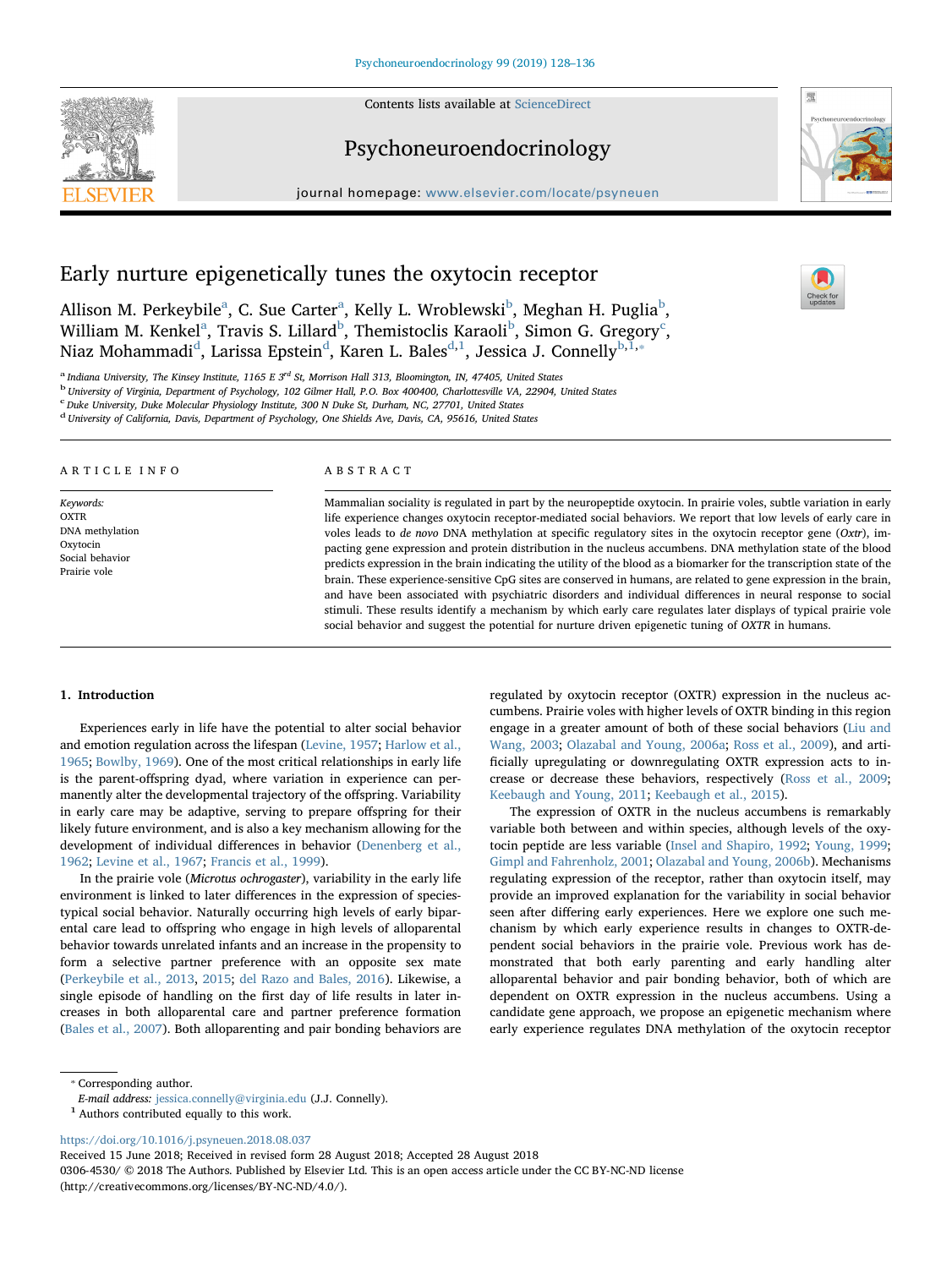<span id="page-1-0"></span>

Fig. 1. Proposed epigenetic mechanism for early experiences to impact oxytocin receptor-dependent social behavior. Early experiences act to regulate Oxtr DNA methylation in the nucleus accumbens, which alters Oxtr gene expression and eventually OXTR protein distribution in this region. This change in OXTR protein is responsible for the changes in social behaviors seen after varying early experiences. Known relationships are indicated by solid lines. Proposed mechanisms are indicated by dashed lines.

gene, Oxtr, leading to downstream consequences for Oxtr gene expression and eventually for OXTR protein levels. We hypothesize that low levels of early handling and early parental care lead to increased Oxtr DNA methylation, decreased Oxtr gene expression, and low levels of OXTR binding in the nucleus accumbens, which is known to predict decreases in the social behaviors impacted by our early experience models (see [Fig. 1](#page-1-0)).

# 2. Materials and methods

# 2.1. Animal model

Subjects were laboratory-bred prairie voles (Microtus ochrogaster), descendants of a wild-caught stock captured near Champaign, Illinois. Breeding pairs were housed in large polycarbonate cages (44cmx22 cm x 16 cm) and same sex offspring pairs were housed in smaller polycarbonate cages (27cmx16 cm x 16 cm) after weaning on postnatal day (PND) 20 (date of birth: PND0). Animals were given food (highfiber Purina rabbit chow) and water ad libitum, cotton nestlets for nesting material in breeding cages, and were maintained on a 14:10 light:dark cycle.

Procedures involved in measuring the effects of early handling on parental behavior were reviewed and approved by the Institutional Animal Care and Use Committee (IACUC) at the University of Illinois, Chicago. Procedures involved in generating tissue for the analysis of DNA methylation, gene expression, and OXTR protein following handling and naturally occurring parental care variation were reviewed and approved by the IACUC at the University of California, Davis. Procedures involved in collection of embryonic tissue were reviewed and approved by the IACUC at Northeastern University.

In all cases, animals were euthanized via cervical dislocation and rapid decapitation under deep isoflurane anesthesia. Brains were extracted, flash frozen on dry ice, and stored at −80 °C until analysis. Trunk blood samples were immediately frozen and stored at −80 °C until analysis.

# 2.2. Early handling manipulation (the MAN paradigm)

Within 24 h of giving birth, breeding pairs underwent a single treatment experience, herein termed MAN0 (no direct handling manipulation) or MAN1 (direct handling manipulation) handling. MAN0 litters were picked up for 30 s in a clear plastic cup (no direct handling). If animals were sitting, they were scooped up in the cup. If they were walking around the cage, the cup was positioned in front so that they would walk into it. In this condition, pups were supported by the cup.

Pairs in the MAN1 condition were picked up by the scruff of the neck by a gloved hand for 30 s (direct handling). Prairie vole pups have milk teeth to attach to the mother's nipple, so in this condition, pups hung unsupported from the mother and were therefore not touched by the experimenter (if pups were unattached, researchers waited to perform the handling). Both the mother and father of each pair were handled in the same manner. Pups were only manipulated during the handling of the mother because they were attached to her.

# 2.3. Quantification of parental behavior following early handling

Maternal and paternal pup directed care were characterized and scored for 60 min immediately after handling on PND1, and again on PND8 and PND15 (with no further manipulation) between 17:00 and 20:00. Parental pup-directed care was video recorded and later scored by two trained observers using Observer 5.0 behavior tracking software (Noldus Inc., Wageningen, Netherlands). Each observation period was divided into 15-second segments (240 segments total) and behaviors were recorded in a one-zero fashion for each segment. Observations were conducted while the animals were in their home cage and they were not disturbed throughout the observation period. Behaviors observed included active nursing (maternal only), huddling, lateral contact with pups, hunched contact with pups, sniffing and licking/ grooming of pups, anogenital licking/grooming of pups, rearranging pups, and retrieval or removal of pups from the dam. Behavioral score reflects the percentage of segments active pup-directed behaviors were observed during the observation period (MAN0,  $n = 7$ ; MAN1,  $n = 6$ ). During each observation, parents were distinguished from one another by distinct fur color and markings, body size, and the presence of pups visibly attached to the nipple. Inter-rater reliability was 0.89. Intrarater reliabilities were 0.95 for the primary coder and 0.96 for the secondary coder using the kappa statistic.

# 2.4. Identifying conserved MT2 region in prairie vole

The Multiz Alignment of 100 Vertebrates track in the UCSC genome database [\(Blanchette et al., 2004\)](#page-8-19) was used to identify a 71 base pair alignment block that contained similar sequence in rats, mice, and prairie voles. To assess the significance of this similarity between human and prairie vole we used the UVa FASTA server [\(http://fasta.](http://fasta.bioch.virginia.edu/) [bioch.virginia.edu/\)](http://fasta.bioch.virginia.edu/) and PRSS (DNA:DNA) to shuffle the prairie vole sequence 200 times and estimate the statistical significance of the shuffled scores. This analysis identified a conserved 62 base pair region between human and prairie vole with 72.6% identity. PRSS output is provided in Supplemental Fig. 2C.

## 2.5. Tissue collection for epigenetic analyses following early handling

An additional cohort of offspring underwent early handling procedures as described above (13 male/female sibling pairs; MAN0: 7 females, 7 male; MAN1: 6 females, 6 male). On PND24, brain and blood tissues were collected, immediately frozen on dry ice, and then stored at −80 °C until DNA and RNA isolation. Brains were equilibrated to −20 °C for two hours prior to sectioning. Brain samples were dissected by 1) a coronal cut to remove the olfactory bulbs, 2) a coronal cut at the nerve chiasma just rostral to the hypothalamus and bregma and, 3) bilateral punches (1 mm in diameter, 2 mm in depth) to isolate nucleus accumbens tissue. Following sectioning, nucleus accumbens tissue was placed in a DNAse/RNAse free microcentrifuge tube and flash frozen with liquid nitrogen. Brain tissue was then crushed using a mortar and pestle in preparation for DNA/RNA isolation.

## 2.6. Prenatal pup brain collection

Adult males and females were mated using a timed mating paradigm to accurately predict birth. Males and females were initially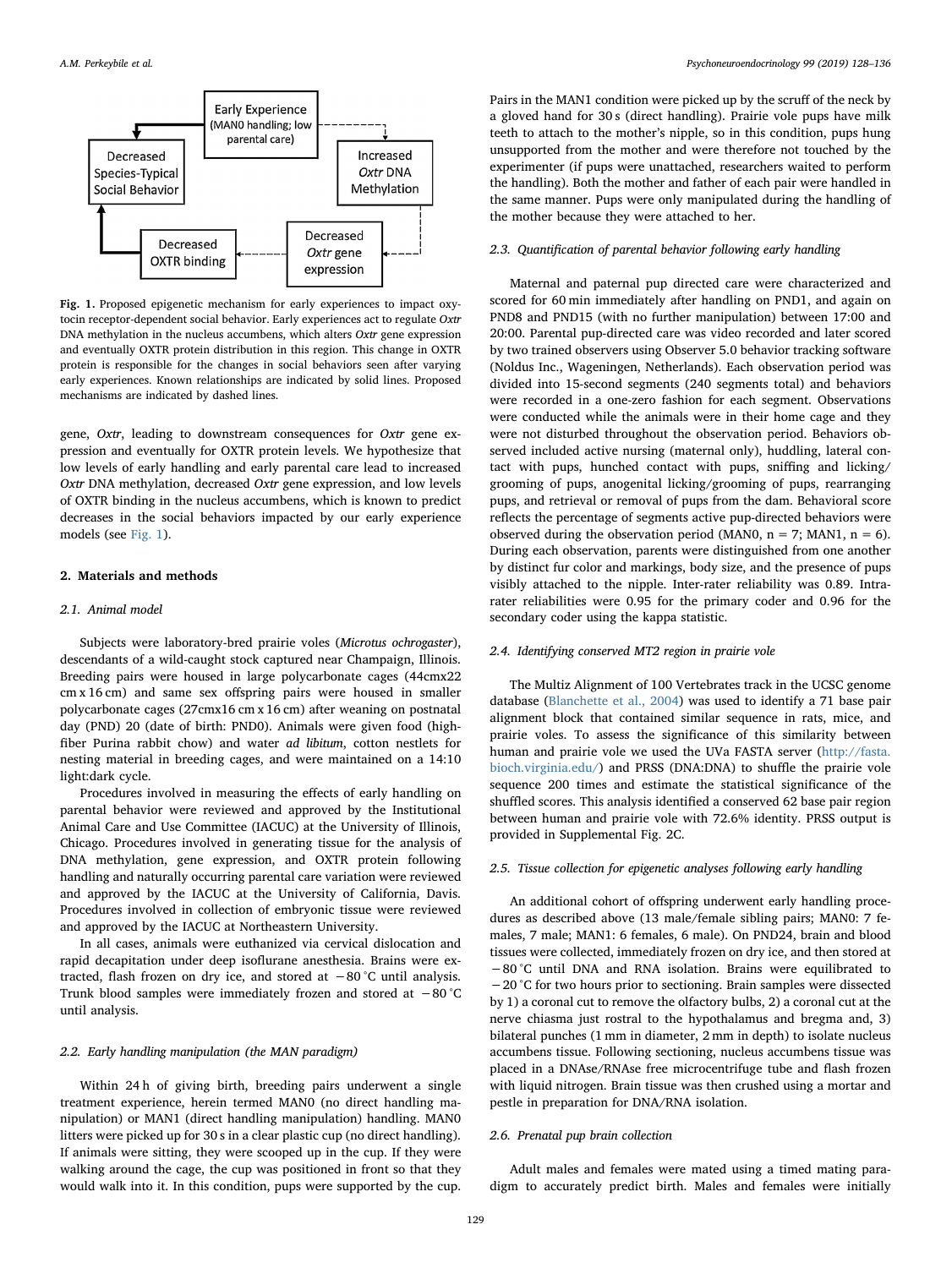paired for 24 h in a large polycarbonate cage. Prairie vole females experience estrus induction 48–72 hours after exposure to a male and will typically not allow mating within the first 24 h of pairing. Therefore, a divider was placed in the cage 24 h after pairing to allow for olfactory and auditory interaction but minimal physical contact and no mating. The divider was removed after 72 h, at which point pairs were observed for mating. Pairs were then left undisturbed throughout gestation except for routine cage changes. On the expected day of birth, pregnant females  $(n = 9)$  were euthanized and pups were immediately removed from the uterine horns via caesarean section. Male/female sibling pairs  $(n = 18: 9$  females, 9 male) were used for forebrain (which includes the nucleus accumbens) *Oxtr* DNA methylation analysis, and only pups that weighed 1.8 g or greater were included in analysis.

# 2.7. Quantification of natural variation in parental care

Following methods previously established by this laboratory ([Perkeybile et al., 2013](#page-8-6); [Perkeybile and Bales, 2015\)](#page-8-20), the type and amount of naturally occurring parental care directed toward offspring was observed between PND 1–3 in real time by a trained observer using Behavior Tracker software [\(www.behaviortracker.com](http://www.behaviortracker.com)) for 30 established breeding pairs. Behavior observations were conducted in the same manner for two separate litters for each breeding pair. Each parent was observed for 20 min in the morning and 20 min in the afternoon two days between PND 1–3 for a total of 4 maternal care and 4 paternal care observations per litter. Parents were distinguished from one another based on individual characteristics such as body size, fur color and markings, or the presence of pups visibly attached to the nipple.

When ranking breeder pairs in relation to one another, total contact times for pup-directed behaviors were summed across each of the 4 observations for the mother and the father. A mean was then calculated for pup-directed behavior for these 4 summed scores for both the mother and the father, and these two means were then summed to produce an average total contact score for the breeder pair for a single litter. These scores for all 30 breeding pairs were then rank-ordered and split into approximate quartiles. Parental care of a second litter was characterized in the same way to determine if breeder pairs ranked in the same quartile for a subsequent litter. In all cases, pairs fell into the same quartile for both litters and were normally distributed, replicating previous findings [\(Perkeybile et al., 2013\)](#page-8-6). The top quartile breeder pairs ( $n = 8$ ) produced high contact offspring ( $n = 16$ ), the middle two quartiles ( $n = 14$ ) produced medium contact offspring ( $n = 90$ ), and the bottom quartile breeder pairs  $(n = 8)$  produced low contact offspring  $(n = 49)$ . The number of offspring born to breeder pairs in each contact group does not vary significantly across groups, nor does offspring mortality. Rather, the variation in number of offspring used here for each contact group is a result of animal availability due to other ongoing research at the time of this study.

Observations were done with the animals in their home cage; animals were not disturbed during the observations. Behaviors quantified included maternal and paternal huddling, non-huddling contact, licking/grooming, retrievals, and non-pup directed behaviors, such as nest building, eating and drinking. Maternal nursing postures were also recorded, including neutral, lateral, and active nursing. Behaviors recorded were based on an ethogram presented in Stone and Bales [\(Stone](#page-8-21) [and Bales, 2010\)](#page-8-21). Following weaning, offspring were housed with a same-sex sibling until euthanasia. Trunk blood samples were taken between PND 48–52 for DNA isolation.

In a separate cohort of 10 breeding pairs, naturally occurring early parental care was observed using the same behavioral ethogram. In this case, pairs were not ranked; instead care was used as a continuous variable. Offspring were euthanized between PND 24–26 and brains were collected for oxytocin receptor autoradiography ( $n = 32$ ).

#### 2.8. Oxtr DNA methylation analysis

Extraction of DNA was done using the Qiagen AllPrep DNA/RNA Mini Kit (Qiagen, Valencia, CA) following manufacturer instructions. Samples included DNA and RNA isolated from the nucleus accumbens and DNA from whole blood from animals that experienced early handling (i.e. MAN1, MAN0); and DNA from whole blood from animals experiencing naturally varying amounts of early parental care. One hundred nanograms (ng) of DNA from early manipulation subjects (due to low DNA extraction volumes for 2 subjects) or 200 ng from the natural variation in parenting subjects were subject to bisulfite treatment (Kit MECOV50, Invitrogen, Carlsbad, CA) per manufacturer instructions. Bisulfite conversion allows for the detection of methylated cytosines by sequencing. Twelve nanograms of bisulfite converted DNA was used as a template for PCR using a Pyromark PCR kit (Qiagen, Valencia, CA) and 0.2 u M of primers TSL201 F 5′-GGGGATAGGATGG TTAGTTAGTATT-3′ and TSL201R 5′−CCAACAACCTCAAAACTCT ACT-3′. Samples were amplified in triplicate on three identical PCR machines (S1000 Thermal Cycler, Bio-Rad, Hercules, CA.) The following cycling conditions were used for amplification of the target Oxtr fragment, which included CpG sites -934\_1, -934\_2, -924 and -901: [Step 1: (95 °C/15 min)/1 cycle, Step 2: (94 °C/30 s, 58 °C/30 s, 72 °C/ 30 s)/50 cycles, Step 3: (72 °C/10 min)/1 cycle, Step 4: 4 °C hold]. Standard controls of 0% and 100% methylated DNA, as well as a no DNA control and a positive control vole standard were included for each PCR plate. Pyrosequencing was performed using two primers: TSL201S 5′-GAGGGAAGGTTTTGGAGTTTTTTATAT-3′ and TSL201S2 5′-AGGGATTGAAAAGTGA-3′ on a Pyromark Q24 using PyroMark Gold Q24 Reagents (Qiagen, Valencia, CA) per the manufacturer protocol. Epigenotypes reported are an average of the three replicates. On average, nucleus accumbens samples deviated from the mean by, -934\_1: 1.12%; -934\_2: 1.37%; -924: 1.13%, -901: 1.63%. On average, whole blood samples deviated from the mean by, -934 1: 0.95%; -934\_2: 1.02%; -924: 0.95%, -901: 0.92%.

# 2.9. Oxtr gene expression analysis

Extraction of RNA was done using the Qiagen AllPrep DNA/RNA Mini Kit (Qiagen, Valencia, CA) following manufacturer instructions. RNA was processed for cDNA synthesis following the protocol provided in the iScript cDNA Synthesis kit (Bio-Rad, Hercules, CA). Real-time PCR was conducted using a 7500 Fast Real-Time PCR System (Applied Biosystems) using Power SYBR Green (Applied Biosystems No. 4367659). The cycling conditions are as follows: for Oxtr [Step 1: (95 °C/10 min) 1 cycle, Step 2: (95 °C/15 s, 63.4 °C/60 s) 35 cycles], for Pgk1 [Step 1: (95 °C/10 min) 1 cycle, Step 2: (95 °C/15 s, 65.3 °C/60 s) 35 cycles]. All reactions were run in triplicate (replicate standard deviation was < 0.05) and their specificity verified by melting curve analysis and separation on a 2% agarose gel. Primers performance was evaluated using standard serial dilution and both primer sets performed within acceptable range for efficiency  $> 90\%$  (Oxtr efficiency = 99.7%,  $R^2 = 0.993$ ; *Pgk1* efficiency = 93.5%,  $R^2 = 0.998$ ). The primer sequences used for Oxtr are TSL401\_F 5'-GCCTTTCTTCTTCGTGCAG ATG-3′ (Fwd) and TSL401\_R 5′-ATGTAGATCCAGGGGTTGCAG-3′ (Rev); for Pgk1 TSL402\_F 5′-TTGCCCGTTGACTTTGTCAC-3′ (Fwd) and TSL402\_R 5′-GCCACAGCCTCAGCATATTTC-3′ (Rev). Relative gene expression is presented using the comparative Ct method,  $2^{-\Delta Ct}$ . Pgk1 was chosen as a reference based on data in mouse brain showing its reliability across brain regions and developmental time points [\(Boda et al.,](#page-8-22) [2009\)](#page-8-22).

#### 2.10. Oxtr SNP analysis

Ten nanograms of DNA was used as a template for PCR using a Pyromark PCR kit (Qiagen, Valencia, CA) and 0.2 u M of primers TSL202 F 5′- CAGGGACGTTCACGTTACATG-3′ and TSL202R 5′- GACA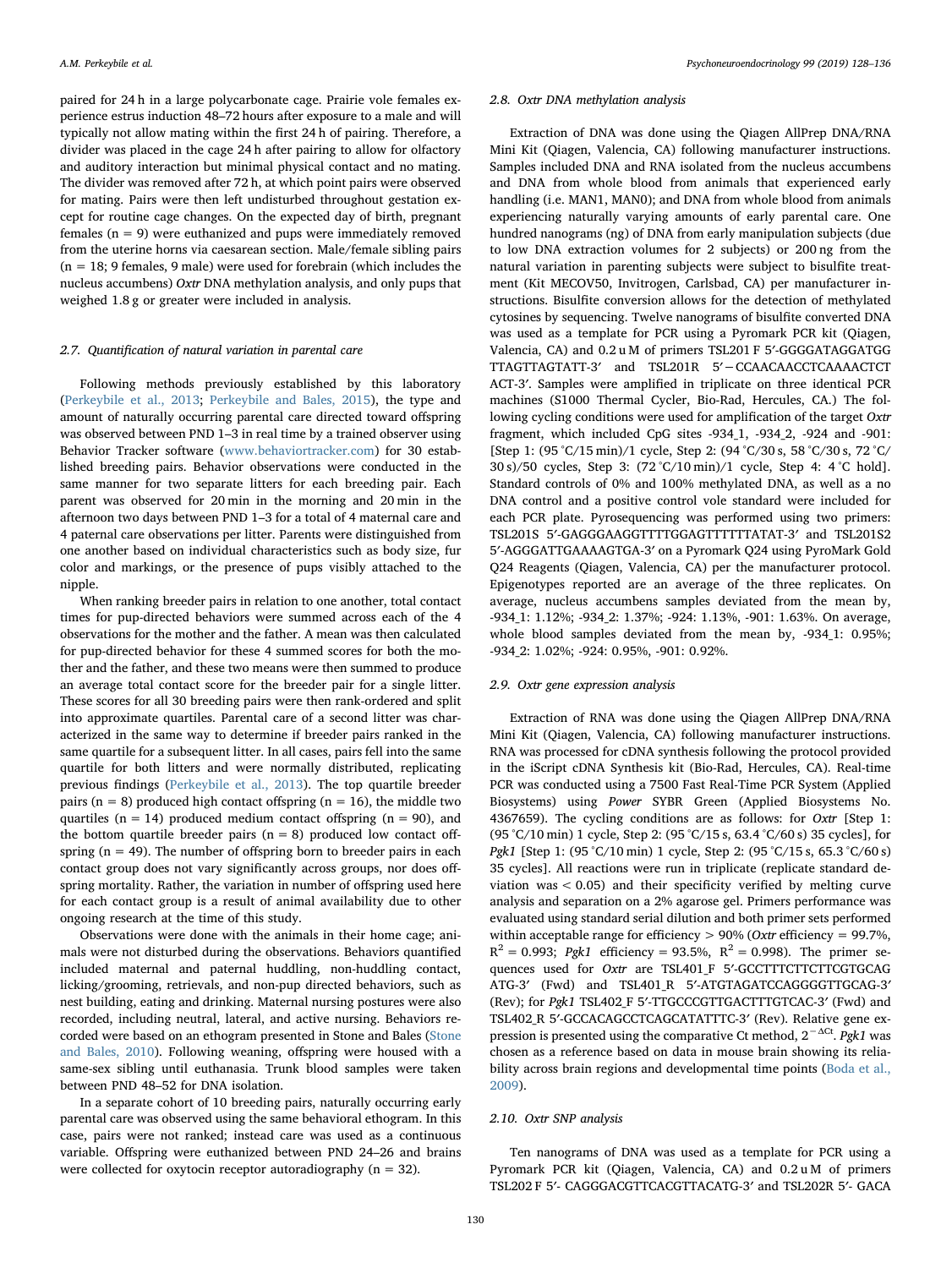GAGTCTCCAGCCAAGAAG-3′. The following cycling conditions were used for amplification of the target Oxtr fragment, which included SNP NT213739: [Step 1: (95 °C/15 min)/1 cycle, Step 2: (94 °C/30 s, 56 °C/ 30 s, 72 °C/30 s)/45 cycles, Step 3: (72 °C/10 min)/1 cycle, Step 4: 4 °C hold]. A single product corresponding to 99 base pairs was identified via gel electrophoresis. Pyrosequencing was performed to detect the C/ T SNP using primer: TSL202S 5′- GAATCATCCCACCGT-3′ on a Pyromark Q24 with PyroMark Gold Q24 Reagents (Qiagen, Valencia, CA) per the manufacturer protocol.

# 2.11. Oxytocin receptor autoradiography

Oxytocin receptor autoradiography was performed following previously established methods ([Bales et al., 2007;](#page-8-9) [Perkeybile et al., 2015](#page-8-7)). Brains were sectioned at 20 μm into six series, mounted onto Super-frost slides, and stored at −80 °C until assayed. Slides were allowed to thaw at room temperature and were then fixed in 0.1% paraformaldehyde (7.4 pH) for 2 min. Slides were washed two times for 10 min in 50 mM Tris-HCl buffer solution (7.4 pH), then incubated at room temperature for 60 min in tracer buffer (50 mM Tris-HCl buffer with  $10 \text{ mM } MgCl_2$ , 0.1% bovine serum albumin, and 50 pM of radiotracer  $[1^{25}I]$ -ornithine vasotocin analog  $[(^{125}I)$ OVTA] [vasotocin, d $(CH_2)_5$ [Tyr $(Me)^2$ , Thr<sup>4</sup>, Orn<sup>8</sup>, (<sup>125</sup>I)Tyr<sup>9</sup>-NH<sub>2</sub>]; 2200 Ci/mmol]). Following incubation, slides were rinsed in 50 mM Tris-HCl buffer with 10 mM MgCl<sub>2</sub> at 4 °C four times for 5 min each, followed by a 30 min wash in the same solution at room temperature while agitating. Sections were briefly dipped in 4 °C dH2O and then rapidly dried with a stream of cool air. The following day slides were exposed to Kodak Bio Max MR film (Kodak, Rochester, NY, USA) with <sup>125</sup>I microscale standards (American Radiolabeled Chemicals, Inc., St. Louis, MO, USA) for 168 h. Receptor binding was quantified from film using NIH ImageJ. The <sup>125</sup>I microscale standards were used to convert uncalibrated optical density to disintegrations per minute (DPM). Nucleus accumbens was quantified in both hemispheres and sides were compared for any differences, of which none were found. A measure of non-specific binding (NSB) was taken for each section by quantifying binding in an area of cortex with no oxytocin receptors. The NSB value was subtracted from the binding value for each section and a mean was then calculated for each section, followed by a mean for the entire area for each subject. Area means were used in data analysis and are referred to as normalized DPM.

#### 2.12. Experimental design and statistical analysis

Statistical analyses were conducted using GraphPad Prism 6.0. For each analysis,  $p < 0.05$  was regarded as statistically significant. Parental care following early handling manipulation was analyzed using a 2-way parent x handling condition analysis of variance (ANOVA). Oxtr methylation in nucleus accumbens and whole blood in the prairie vole was analyzed using a 2-way CpG site x handling condition ANOVA with exploratory post-hoc testing with Bonferroni multiple comparisons correction. One set of male/female sibling pairs per unique parenting pair were included for analysis. Offspring from three MAN0 pairs and four MAN1 pairs were excluded from analyses because the litters had only female offspring. Levels of de novo Oxtr DNA methylation following an early handling manipulation were analyzed using unpaired two-tailed t tests. Oxtr expression in the nucleus accumbens was assessed with an unpaired two-tailed t test. A Partial Least Squares (PLS) regression was used to explore how Oxtr methylation within each of the four assayed CpG sites in each tissue correlated with Oxtr expression. Given the high correlations in methylation values between these sites (see Supplemental Table 1), ordinary least squares regression is not appropriate due to multicollinearity. We therefore used PLS regression which operates on the entire data structure at once to find latent components which maximize the variability of predictors and have maximum correlation with the response. Model fitting and selection was performed with leave-one-out cross-validation using the PLS package ([Mevik et al., 2016](#page-8-23)) in R ([Team, 2017\)](#page-8-24). The optimal number of components to retain for each analysis was determined by selecting the first local minimum in the root mean squared error of prediction curve. For both tissue types, a 1-component model emerged as optimal, indicating that all four CpG sites show a similar relationship to Oxtr expression and can be represented by a single latent methylation component. For visualization purposes only, we plotted trend lines from linear models predicting methylation from expression. Oxtr polymorphism impact on gene expression was analyzed using a 2-way handling condition x SNP ANOVA. Correlation was used to examine the relationship between Oxtr DNA methylation in central and peripheral prairie vole tissue. Normality was assessed by Kolmogorov-Smirnov (K–S) test. Spearman's rank correlation was used when data were not normally distributed, whereas Pearson's correlation was used when data were normally distributed. Oxtr methylation after experiencing naturally varying early parental care was analyzed with a nested ANOVA with a post-hoc Bonferroni multiple comparisons correction to account for the use of multiple offspring of each sex from a single breeding pair in the DNA methylation analysis. One animal from the medium contact group was removed due to pyrosequencing failure. The relationship between early care and oxytocin receptor protein levels in offspring was determined using Spearman's rank correlation.

## 3. Results

#### 3.1. Early handling increases parental care

Prairie voles reared under conditions in which they are left relatively undisturbed, with no direct handling, for the first week of life (MAN0), display marked disruptions later in life in alloparenting, pair bonding, and parenting, likely as a result of increased anxiety [\(Bales](#page-8-9) [et al., 2007](#page-8-9), [2011\)](#page-8-25). In contrast, offspring that experience a brief direct handling manipulation (MAN1) on postnatal day (PND) 1, in which mother, father, and pups are lifted by an investigator's gloved hand for 30 s, show later adult social behaviors typical of this species. In rats, brief early handling leads to similar changes in adult offspring behavior ([Levine, 1957](#page-8-0); [Denenberg et al., 1962\)](#page-8-3), likely because dams increase pup licking and grooming immediately after the handling episode ([Smotherman et al., 1977;](#page-8-26) [Boccia and Pedersen, 2001\)](#page-8-27). Alternately, rats receiving little to no early life handling disturbance had increased anxiety-like behavior in adulthood ([Levine et al., 2002\)](#page-8-28).

We observed maternal and paternal behaviors immediately following the MAN1 handling or in unmanipulated (MAN0) voles at comparable times on PND1. Total pup-directed behavior rather than a single behavior (as typically done in rats) was quantified to more accurately characterize the total biparental stimulation experienced by prairie vole pups in early life. MAN1 parents were more attentive to their pups (F<sub>(1, 20)</sub> = 7.24,  $p = 0.014$ ) with higher amounts of pup directed care being provided by the mother (F<sub>(1, 20)</sub> = 13.76,  $p =$ 0.0014; [Fig. 2A](#page-4-0)). No differences in parental behavior were found on PND8 or PND15 (Supplemental Fig. 1) indicating that the effects of manipulation are transient. The increase in care after direct (MAN1) handling may reflect conditions experienced by offspring in the field. During maternal foraging bouts, offspring are briefly separated from the mother. Upon her return to the nest, she typically licks and grooms offspring for a short time. MAN1 handling appears to mimic this condition. We hypothesized that, as in other models [\(Weaver et al., 2004](#page-8-29)), this transient increase in early care would lead to experience-based differences in DNA methylation impacting both gene and protein expression. We focused our investigation on Oxtr because the social behaviors influenced by early handling are heavily oxytocin-dependent.

# 3.2. Early handling alters DNA methylation of the oxytocin receptor in both brain and blood

In order to identify CpG sites in the prairie vole Oxtr that may be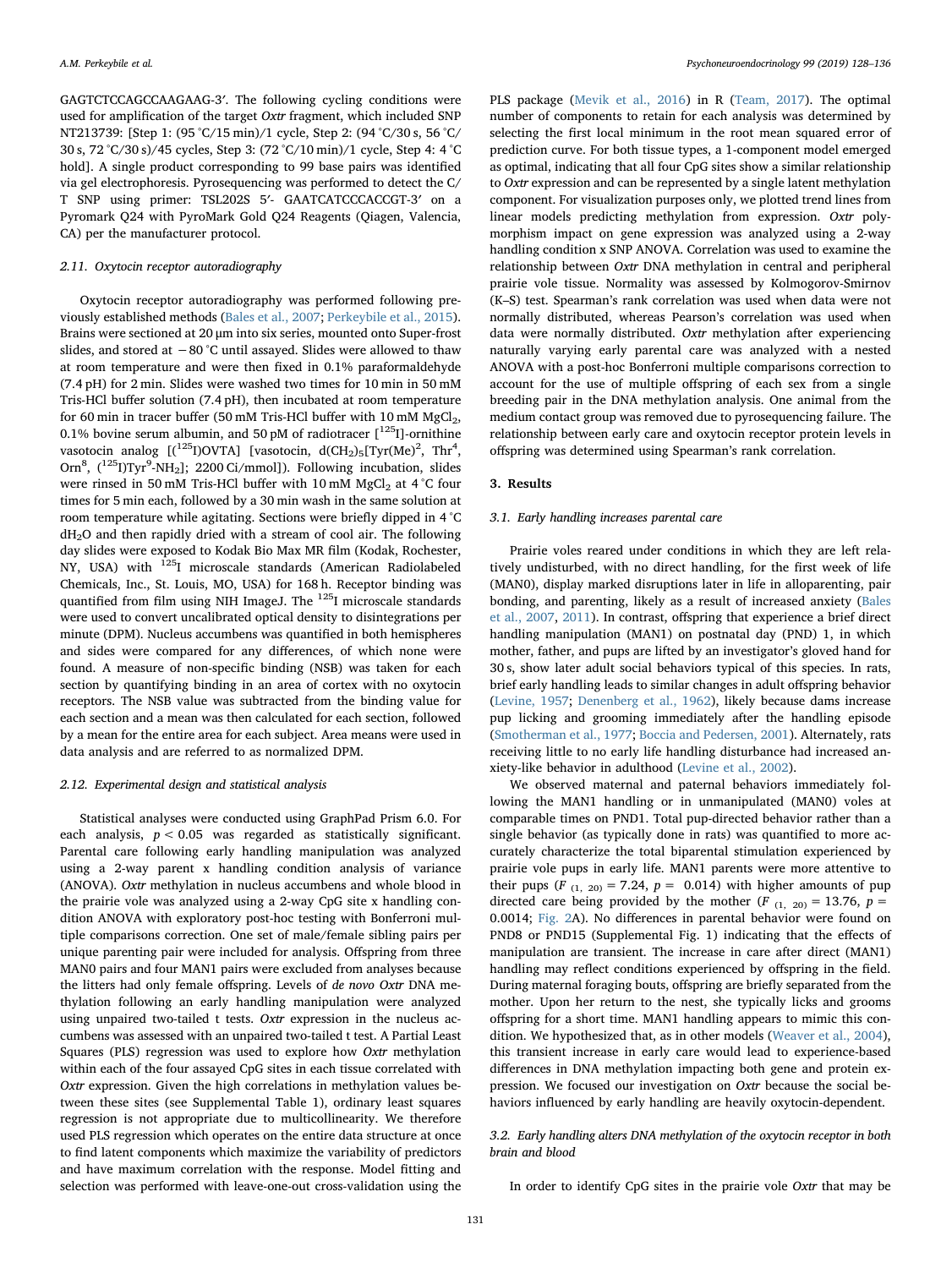<span id="page-4-0"></span>

Fig. 2. Early handling increases parental behavior directed toward offspring and alters DNA methylation in the brain and blood at conserved CpG sites in the promoter region of Oxtr in the prairie vole. (A) Direct handling manipulation (MAN1) increases parental care of offspring on PND 1, specifically increasing maternal pup-directed behavior (2-way parent x handling condition ANOVA; MAN0, n = 7; MAN1, n = 6; † main effect of handling; †† main effect of parent; \*p < 0.05; error bars indicate standard error). (B) DNA methylation at CpG sites -934, -924, and -901 in OXTR MT2 region of the human OXTR are conserved in prairie vole Oxtr. Exons are displayed as boxes (coding, white; untranslated, grey) and introns are solid lines. CpG islands are indicated with black bars. Specific CpG dinucleotides analyzed here are indicated with sticks and circles, with closed circles indicating sites that exhibit significant association with expression. Partial alignment of conserved human and prairie vole gene sequence is indicated, conserved nucleotides are represented with a vertical line (|) and CpG sites are highlighted with a horizontal line (-). (C) Offspring receiving less maternal attention (MAN0) have higher levels of Oxtr DNA methylation in the nucleus accumbens and (D) in whole blood at the CpG sites conserved from the human OXTR (2-way CpG site x handling condition ANOVA; 13 male/female sibling pairs; MAN0: n = 7 females, 7 males; MAN1: n = 6 females, 6 males; † main effect of handling; Bonferroni correction, \*p < 0.05, \*\*p < 0.01; error bars indicate standard error).

sensitive to early life experience and impact the expression of the gene, we used a region of the human OXTR promoter that contains a DNA methylation specific regulatory region (termed MT2, hg38: chr3:8,769,033-8,769,438) to probe the prairie vole genome ([Kusui](#page-8-30) [et al., 2001](#page-8-30)). First, we identified a 71 base pair alignment block in the UCSC genome browser ([Kent et al., 2002](#page-8-31)) that contains a portion of the MT2 region in several rodent species including the prairie vole (Supplemental Fig. 2). Next, we estimated statistical significance of the human and vole alignment by shuffling and identified significant homology (200 shuffles,  $z = 239.9$ ; bits = 48.3; E homology (200 shuffles,  $z = 239.9$ ; bits = 48.3; E (10,000) =  $1.5 \times 10^{-11}$ ) ([Pearson, 2013\)](#page-8-32). Remarkably, this region in the human contains four CpG sites ( $-959, -934, -924, -901$ ) which when methylated are associated with decreased transcription in the human brain [\(Gregory et al., 2009\)](#page-8-33) and variability in DNA methylation of one of these sites (-934) has been associated with several psychiatric disorders (24–28) as well as individual variability in the brain's response to social perception (22, 23). Two of these CpG sites, −924 and −901 were conserved in the prairie vole and the third site, −934, may be functionally related to  $-934.1$  and  $-934.2$ , ([Fig. 2](#page-4-0)B). For ease in highlighting CpG site conservation with the human sequence, we named the prairie vole CpG sites after the sites that have been previously reported in the human. Though conservation does not imply function, it is interesting to note that this CpG site conservation was not present in the reference genome of the laboratory rat and only one site, −924, was conserved in the mouse (Supplemental Fig. 2). Identification of these conserved sites specifically in the prairie vole provides a starting point for DNA methylation analysis.

To examine the hypothesis that differential early care alters DNA methylation of *Oxtr* in the brain, we subjected prairie vole pups to the early handling manipulation paradigm described above. On PND24, brain tissue was obtained from the nucleus accumbens, a high OXTR expressing region that has been implicated in several social behaviors including pair bonding and alloparenting (13 male/female siblings; MAN0,  $n = 7$  females, 7 males; MAN1,  $n = 6$  females, 6 males). DNA methylation analysis was targeted to the conserved region containing CpG sites  $-9341$ ,  $-9342$ ,  $-924$ , and  $-901$ . Confirming our prediction, offspring receiving less early care (MAN0) had higher levels of Oxtr DNA methylation in the nucleus accumbens (main effect of handling,  $F_{(1, 96)} = 34.22$ ,  $p = 0.0001$ ; main effect of CpG site,  $F_{(3, 96)}$  $96<sub>96</sub> = 34.22$ ,  $p = < 0.0001$ ; no interaction; Bonferroni post hoc analysis, −934\_1: p = 0.108; −934\_2: p = 0.004; −924: p= 0.004; -901:  $p = 0.037$ ; [Fig. 2](#page-4-0)C). A higher level of Oxtr DNA methylation in MAN0 compared to MAN1 offspring was also observed in whole blood of the same animals (main effect of handling,  $F_{(1, 96)} = 22.03$ ,  $p < 0.0001$ ; main effect of CpG site,  $F_{(3, 96)} = 7.16$ ,  $p = 0.0002$ ; no interaction; Bonferroni post hoc analysis,  $-934_1$ :  $p = 0.025$ ;  $-934_2$ :  $p = 0.027$ ; −924: p= 0.092; −901: p = 0.546; [Fig. 2D](#page-4-0); Supplemental Table 1). Sex differences were not observed for either methylation analysis. The higher levels of DNA methylation found in the nucleus accumbens of MAN0 offspring indicate experience sensitive differences in the epigenetic state of Oxtr in a brain region important in the control of social attachment. That the same pattern of DNA methylation after early handling was found in the whole blood of offspring suggests that blood DNA may be used as a biomarker of this change.

# 3.3. Heightened early care prevents de novo methylation of Oxtr

It was not clear if high amounts of early care, induced here by postnatal handling, act to decrease methylation or if less early care leads to de novo DNA methylation. To determine this, we collected the forebrain (which contains the nucleus accumbens) from embryonic day (ED) 21 offspring dissected from the uterus on the expected day of birth and prior to the receipt of any parental care to compare Oxtr DNA methylation levels in these ED21 offspring to levels observed in PND24 offspring in the above handling experiment. Compared to ED21 offspring, animals that received less early care (MAN0) had significant increases in DNA methylation across all of the conserved CpG sites  $(-934.1: t(30) = 2.72, p = 0.011; -934.2: t(30) = 5.14, p < 0.0001;$  $-924$ : t(30) = 4.27,  $p = 0.0002$ ;  $-901$ : t(30) = 2.80,  $p = 0.009$ ), while methylation levels of MAN1 offspring that received high early care tended to not differ from ED21 offspring (−934\_1: t(28)=0.524,  $p = 0.605$ ;  $-934.2$ : t(28)=2.56,  $p = 0.016$ ;  $-924$ : t(28)=0.78,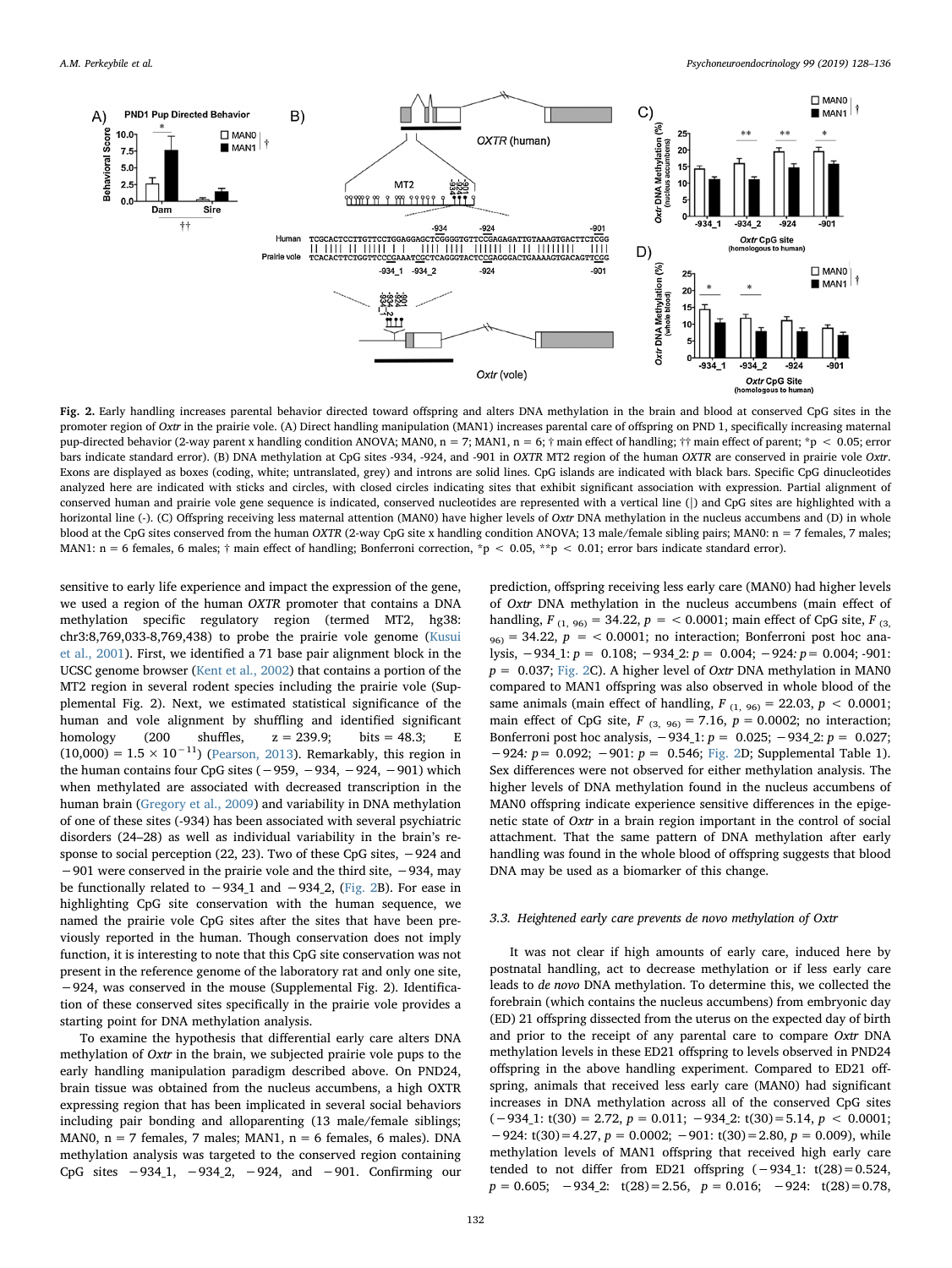<span id="page-5-0"></span>

 $p = 0.444$ ;  $-901$ : t(28)=0.23,  $p = 0.821$ , [Fig. 3](#page-5-0)). High amounts of early care, then, prevent de novo DNA methylation of Oxtr.

#### 3.4. Heightened early care increases Oxtr gene expression

To establish that differences in the amount of early care lead to changes in gene expression in our model, we measured Oxtr gene expression in the nucleus accumbens of the same PND 24 animals. Offspring receiving less early care and also displaying increased levels Fig. 3. Early handling prevents de novo DNA methylation of Oxtr. Oxtr DNA methylation levels at CpG sites (A) −934\_1, (B) −934\_2, (C) −924, and (D) −901 in the forebrain of ED21 offspring ( $n = 18$ , 9 male/female sibling pairs) are similar to MAN1 offspring that received increased early parental care, whereas MAN0 offspring that received low amounts of early care have a significant increase in postnatal de novo DNA methylation in the nucleus accumbens (unpaired two-tailed t test; \*p < 0.05, \*\*p < 0.01, \*\*\*p < 0.001, \*\*\*\*p < 0.0001; error bars indicate standard error).

of Oxtr DNA methylation (MAN0) exhibited decreased Oxtr gene expression compared to MAN1 animals  $(t(24) = 2.28, p = 0.032,$ [Fig. 4A](#page-5-1)). We then explored how *Oxtr* DNA methylation within the four assayed CpG sites correlated with Oxtr expression. Using a Partial Least Squares (PLS) regression, a 1-component model emerged as optimal, indicating that all four CpG sites show a similar relationship to Oxtr expression and can be represented by a single latent methylation component. This 1-component model was capable of explaining 79.07% of the variance in Oxtr DNA methylation and 26.27% of the variance in

<span id="page-5-1"></span>

Fig. 4. Experience sensitive de novo DNA methylation of Oxtr decreases gene expression in the brain, is reflected in the blood and can be used as a biomarker of the transcription state of the nucleus accumbens. Offspring receiving less maternal attention (MAN0) (A) have decreased Oxtr gene expression in the nucleus accumbens (unpaired two-tailed t test). (B) Oxtr DNA methylation is negatively correlated with Oxtr gene expression in the nucleus accumbens (Pearson's r). (C) DNA methylation in whole blood is positively correlated with DNA methylation levels in the nucleus accumbens and (D) negatively correlated to Oxtr gene expression in the nucleus accumbens (Pearson's r). Trend lines are plotted predicting methylation from expression for data visualization purposes only (n = 26, 13 male/female sibling pairs;  $MANO = 14$ ,  $MAN1 = 12$ ; unpaired, two tailed t-test,  $*p < 0.05$ ; error bars indicate standard error).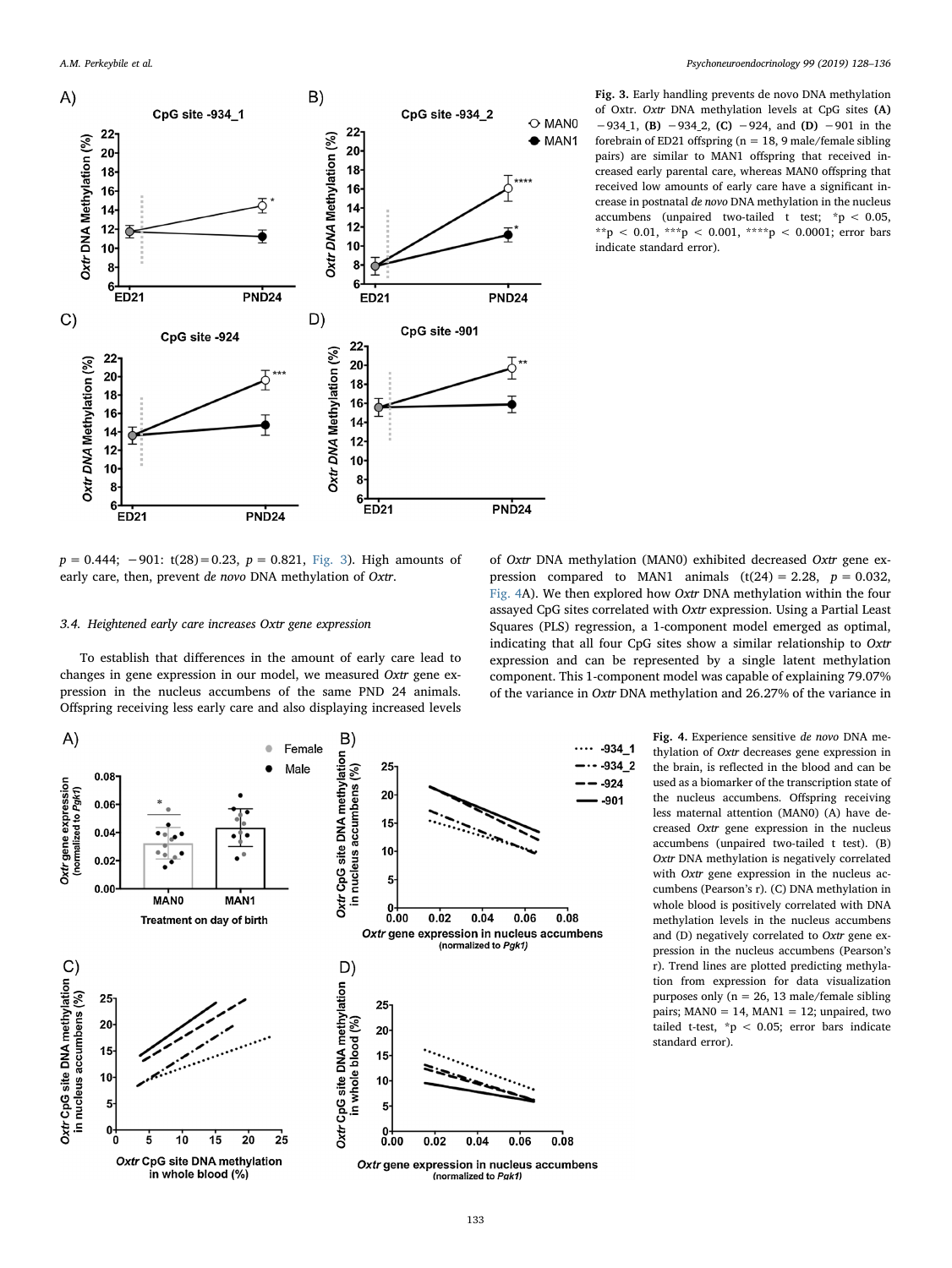#### <span id="page-6-0"></span>Table 1

Oxtr DNA methylation in the nucleus accumbens and in whole blood is negatively associated with Oxtr gene expression in the nucleus accumbens. All methylation sites significantly negatively load onto the single CpG site component, indicating a significant negative association between Oxtr methylation and Oxtr expression in Nacc. In a separate analysis, all methylation sites significantly negatively load onto the single CpG site component, indicating a significant negative association between Oxtr methylation in whole blood and Oxtr expression in Nacc. Loadings, regression coefficients, and jackknife approximate t tests of regression coefficients for each model are listed in [Table 1.](#page-6-0)

| Model             | Site  | Loading  | Estimate    | Std. Error | Df | t value | p value |
|-------------------|-------|----------|-------------|------------|----|---------|---------|
| Nucleus Accumbens | 934 1 | $-0.364$ | $-3.10F-04$ | 1.09E-04   | 25 | $-2.84$ | 0.009   |
|                   | 934 2 | $-0.567$ | $-4.29F-04$ | 1.67E-04   | 25 | $-2.57$ | 0.017   |
|                   | 924   | $-0.56$  | $-5.22E-04$ | 1.62E-04   | 25 | $-3.22$ | 0.004   |
|                   | 901   | $-0.489$ | $-4.36E-04$ | 8.89E-05   | 25 | $-4.91$ | < .0001 |
| Whole Blood       | 934 1 | $-0.599$ | $-4.52E-04$ | 1.71E-04   | 25 | $-2.64$ | 0.014   |
|                   | 934 2 | $-0.515$ | $-4.04E-04$ | 1.61E-04   | 25 | $-2.52$ | 0.019   |
|                   | 924   | $-0.499$ | $-3.53E-04$ | 1.45E-04   | 25 | $-2.43$ | 0.022   |
|                   | 901   | $-0.367$ | $-2.10E-04$ | 1.04E-04   | 25 | $-2.03$ | 0.053   |

<span id="page-6-1"></span>

Fig. 5. Offspring reared by parents who exhibit naturally low levels of parental care exhibit increased Oxtr DNA methylation in the blood and decreased OXTR distribution in the nucleus accumbens. (A) Offspring of low contact parents ( $n = 49$ ) have higher levels of Oxtr DNA methylation in whole blood compared to offspring of medium (n = 89) or high (n = 16) contact parents (2-way CpG site x parenting ANOVA;  $\dagger$  main effect of handling; \*p < 0.05, \*\*\*\*p < 0.0001,  $+p = 0.06$ ). (B) High levels of early maternal care and low amounts of early paternal care are associated with increased OXTR binding in the nucleus accumbens of adolescent offspring (Spearman's rho; n = 32).

Oxtr expression in the nucleus accumbens. All methylation sites significantly negatively loaded onto the component, indicating a significant negative association between Oxtr DNA methylation and Oxtr expression in this region [\(Table 1\)](#page-6-0). Trend lines plotted to visualize the data support conclusions of a negative relationship between Oxtr DNA methylation and Oxtr expression in the nucleus accumbens ([Fig. 4B](#page-5-1)). Sex differences were not observed, nor was there a relationship with a previously associated Oxtr polymorphism [\(King et al., 2016](#page-8-34)) (Supplemental Fig. 3). These data suggest that methylation at these CpG sites may be relevant in regulating transcription of Oxtr and also provide a mechanism through which individual differences in social behavior may develop following differences in early care.

# 3.5. Peripheral measures of DNA methylation predict central levels

Data in humans suggest a positive association between levels of OXTR DNA methylation in central and peripheral tissues [\(Gregory](#page-8-33) [et al., 2009\)](#page-8-33). Here we found a strong positive correlation between Oxtr DNA methylation in whole blood and the nucleus accumbens at PND 24 at all four conserved CpG sites  $(-934_1: r(26) = 0.684, p = 0.0001;$  $-934\_2$ : r(26) = 0.677, p = 0.0001; -924: r(26) = 0.650, p = 0.0003; -901:  $r(26) = 0.654$ ,  $p = 0.0003$ , [Fig. 4](#page-5-1)C). The methylation state of the blood was also associated with the level of transcription in the brain at three of the four CpG sites. Using PLS regression, the 1 component model for whole blood was capable of explaining 94.92% of the variance in Oxtr DNA methylation and 18.20% of the variance in Oxtr expression. All methylation sites significantly negatively loaded onto the component, indicating a significant negative association between whole blood Oxtr DNA methylation and Oxtr expression in the nucleus accumbens ([Table 1](#page-6-0)). Trend lines plotted to visualize the data support conclusions of a negative relationship between Oxtr DNA methylation in whole blood and Oxtr expression in the nucleus accumbens ([Fig. 4](#page-5-1)D). Peripheral measures of Oxtr DNA methylation, therefore, provide useful information on central epigenetic markers, at least in the nucleus accumbens.

#### 3.6. Naturally varying early care alters DNA methylation

To validate findings from the handling model, we assessed naturally occurring variation in early care in prairie voles and Oxtr DNA methylation in the blood since variation in early care impacts adult social behavior [\(Perkeybile et al., 2013](#page-8-6), [2015](#page-8-7); [del Razo and Bales, 2016](#page-8-8)). Whole blood was collected from low contact (LC;  $n = 49$ ), medium contact (MC;  $n = 90$ ), and high contact (HC;  $n = 16$ ) offspring in young adulthood (PND48–52) and assessed for DNA methylation at the conserved CpG sites. LC offspring who received the lowest levels of early care had increased levels of Oxtr DNA methylation at two of the four conserved CpG sites and trended toward increased DNA methylation at a third CpG site (main effect of parental contact,  $F_{(2, 604)} = 22.05$ ,  $p < 0.0001$ ; main effect of CpG site,  $F_{(3, 604)} = 12.34, p < 0.0001$ ; no interaction; Bonferroni post hoc analysis,  $-934_1$ :  $p = 0.0605$ ;  $-934\_2$ :  $p = 0.1227$ ;  $-924$ :  $p < 0.0001$ ;  $-901$ :  $p = 0.0376$ ; [Fig. 5](#page-6-1)A) compared to MC offspring. These results support findings of the impact of early handling, where MAN0 offspring experienced lower amounts of early care and had increased Oxtr DNA methylation levels. This offers further support for the hypothesis that the epigenetic modifications seen here are a result of the amount of total care received in the early postnatal period and that the blood can be used as a biomarker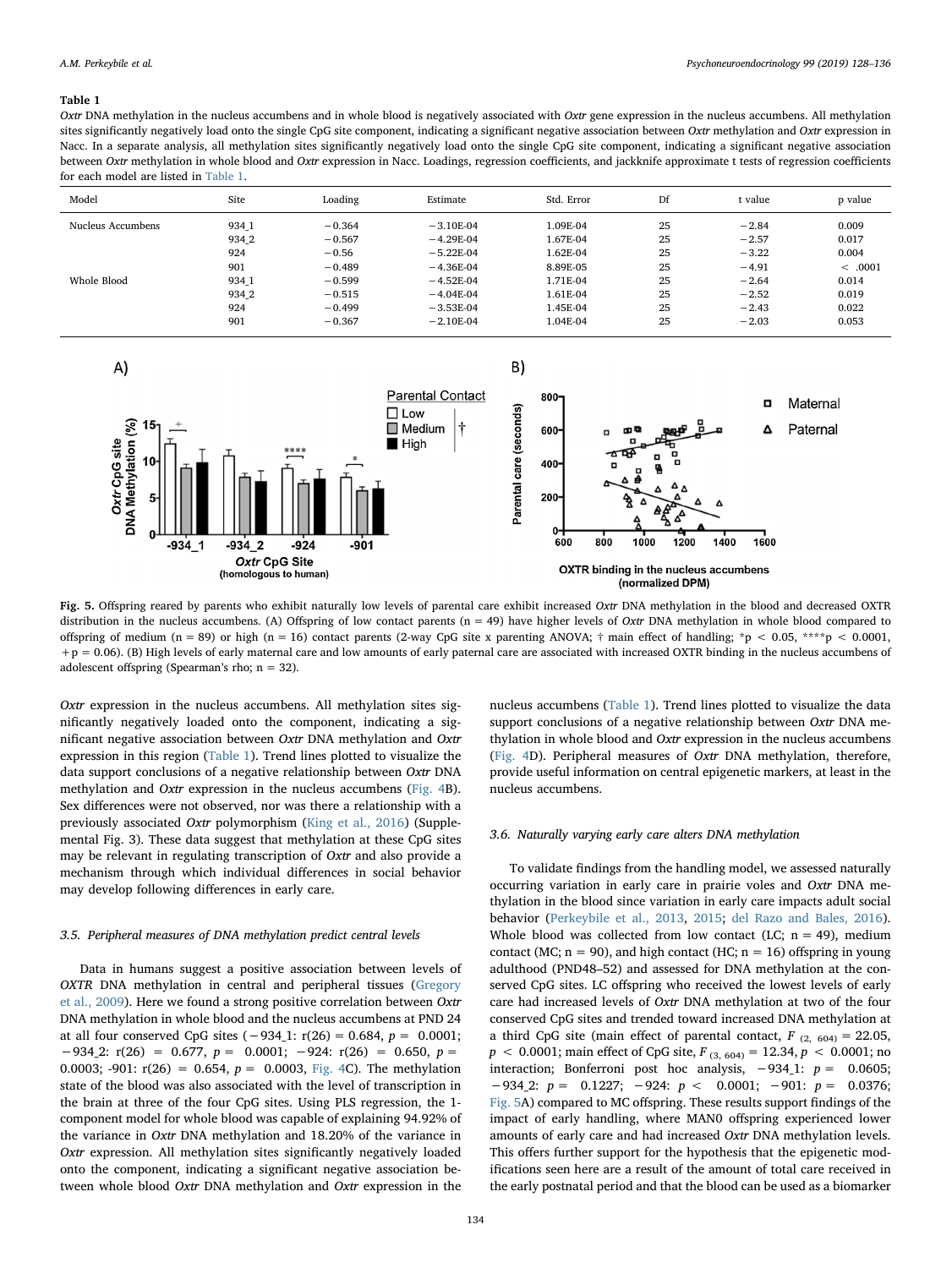## of this change.

# 3.7. Heightened early care increases OXTR protein

For variation in early care to impact later life social behavior and attachment in offspring through pathways involving oxytocin, the changes seen in Oxtr DNA methylation and gene expression need to correspond to changes in receptor protein in the same region. We tested this using autoradiography methods to visualize OXTR in the nucleus accumbens in an additional cohort of PND 24–26 ( $n = 32$ ) animals following naturally varying early care. Increased binding of OXTR in this region was associated with increased early maternal care  $p(0.32) = 0.388$ ,  $p = 0.028$  and with decreased early paternal care  $(p(32) = -0.4263, p = 0.015, Fig. 5B)$  $(p(32) = -0.4263, p = 0.015, Fig. 5B)$  $(p(32) = -0.4263, p = 0.015, Fig. 5B)$ . Maternal care was also inversely related to paternal care (Supplemental Fig. 4), which matches previous data from our lab ([Perkeybile et al., 2013](#page-8-6)) as well as data from parental care after early handling presented above. That lower early maternal care is associated with low OXTR protein binding in the nucleus accumbens provides additional support that differences in these epigenetic markers are altering the function of oxytocin pathways via changes at the receptor level.

## 4. Discussion

Our findings provide strong evidence that early parental care directly impacts functioning of oxytocin pathways in the prairie vole through altering DNA methylation of Oxtr at four CpG sites conserved from the human sequence. This highlights for the first time a mechanism through which early experience can create individual differences in oxytocin-dependent behaviors. Whether naturally occurring or experimentally induced via reduced early handling, decreased early care in the prairie vole leads to decreased alloparenting in adolescence and adulthood [\(Bales et al., 2007](#page-8-9), [2011;](#page-8-25) [Perkeybile et al., 2013](#page-8-6); [del](#page-8-8) [Razo and Bales, 2016\)](#page-8-8) and these effects are passed to a subsequent generation through non-genomic transmission [\(Stone and Bales, 2010](#page-8-21); [Perkeybile et al., 2015](#page-8-7)). Alloparental behavior in prairie voles is regulated by oxytocin receptors in the nucleus accumbens ([Olazabal](#page-8-18) [and Young, 2006b,](#page-8-18) [a;](#page-8-11) [Kenkel et al., 2017](#page-8-35)); increased oxytocin receptor density in this region is positively correlated with alloparenting within individual prairie voles and between vole species. Similarly, formation of pair bonds, a behavior that is also linked to distribution and density of oxytocin receptors ([Insel and Shapiro, 1992;](#page-8-15) [Young, 1999](#page-8-16); [Ross et al.,](#page-8-12) [2009;](#page-8-12) [Ophir et al., 2012](#page-8-36); [Keebaugh et al., 2015](#page-8-14); [Johnson et al., 2016\)](#page-8-37), is reduced following decreased early care [\(Bales et al., 2007](#page-8-9); del [Razo and](#page-8-8) [Bales, 2016\)](#page-8-8). That we find increased Oxtr DNA methylation in two models of decreased early parental care, then, helps to explain previously seen decreases in alloparenting and pair bonding. Higher levels of Oxtr DNA methylation work to decrease Oxtr gene expression, theoretically resulting in decreased oxytocin receptor density. Our results support this, with low levels of early parenting being associated with both increased Oxtr DNA methylation and decreased OXTR receptor density in the nucleus accumbens. We hypothesize that early care alters OXTR in this region by altering DNA methylation patterns. This lower receptor density would then work to decrease expression of speciestypical alloparenting and pair bonding. This provides a mechanism by which early experiences can alter an organism's developmental trajectory and create individual differences in social behavior and adds to the growing literature on the role epigenetic markers play in shaping variation in behavior.

Site-specific analyses in humans have revealed associations between CpG DNA methylation levels and both psychiatric diagnosis and neural functioning in neurotypical populations. Increased levels of OXTR methylation at CpG site -934 measured in blood have been linked to postpartum depression ([Bell et al., 2015\)](#page-8-38), autism [\(Gregory et al., 2009](#page-8-33)), increased neural activity in emotion processing regions ([Puglia et al.,](#page-8-39) [2015\)](#page-8-39), and increased activity in brain regions responsible for social

perception in response to socially ambiguous stimuli [\(Jack et al., 2012](#page-8-40)). Our work here demonstrates the need for further investigation of the impacts of the early life environment on OXTR DNA methylation in both neurotypical and atypical individuals. This focus will allow us to gain a better understanding of the consequences of early life experience on oxytocin system regulation and its link to psychiatric health and well-being.

Early life experiences, particularly those occurring within the parent-infant dyad, have long been known to alter the developmental trajectory of offspring. This has now been demonstrated with regard to epigenetic regulation of OXTR. In humans, low amounts of childhood maternal care are associated with increased levels of OXTR DNA methylation in adults [\(Unternaehrer et al., 2015\)](#page-8-41) and childhood abuse interacts with OXTR DNA methylation to predict depression and anxiety ([Smearman et al., 2016](#page-8-42)). Our results support these findings, where we see higher levels of CpG site-specific DNA methylation at sites that are associated with psychiatric disorder in humans. Therefore, future work investigating these specific CpG sites in humans following varying early life experience would be useful to support our and others' previous findings. This may help to uncover new pathways via which early life neglect influences late mental health outcomes and allow for the development of new interventions to counteract these outcomes.

The strong relationship shown here between central and peripheral Oxtr DNA methylation levels verifies the usefulness of peripherally obtained DNA as we seek to understand epigenetic mechanisms regulating social behavior. As more research aims to understand the role of epigenetic markers on a range of human outcomes, it will be necessary to have access to biological samples that can serve as a useful proxy for central tissue. Our results indicate easily accessible blood samples may be a useful tool for this. The ability to use peripheral sampling techniques also opens the door for lifespan development animal studies with multiple sampling time points in a single animal that previously were not possible.

Our findings provide strong evidence for a mechanism by which early experiences can alter an organism's developmental trajectory and create individual differences in social behavior and adds to the growing literature on the role epigenetic markers play in shaping variation in behavior. Future work should combine detailed behavioral measures with analyses of epigenetic markers to establish a direct link between the two outcomes following varying early experiences. As more research aims to understand the role of epigenetic markers on a range of human outcomes, it will be vital to have a comparable animal model. Our findings suggest the prairie vole will be useful in this regard, allowing for an expanded understanding of the role of epigenetic markers in controlling oxytocin pathways and impacting complex social behavior that can then inform and guide work on human conditions.

## Author contributions

A.M.P., C.S.C., K.L.B., and J.J.C. were responsible for designing research. A.M.P., W.M.K., T.S.L., T.K., N.M., and L.E. conducted the studies. A.M.P., M.H.P., C.S.C., K.L.B., and J.J.C. analyzed and interpreted the data collected. A.M.P., C.S.C., K.L.W., S.G.G., K.L.B., and J.J.C. wrote the manuscript. All authors have approved of the final submission of this manuscript.

# Acknowledgements

The authors thank Amber Tyler for data collection assistance, Joshua Danoff and Drs. Jason Yee and Ben Ragen for helpful comments on drafts of this manuscript, and the animal facility staffs at University of Illinois, Chicago; University of California, Davis; and Northeastern University for animal care. This research was supported by Autism Speaks grant #7110 to J.J.C. and C.S.C., NIH grantHD075750 to C.S.C. and J.J.C., National Alliance for Autism Research grant to C.S.C., NIH grant MH073022 to C.S.C. and K.L.B., NIH grant HD060117 to K.L.B.,